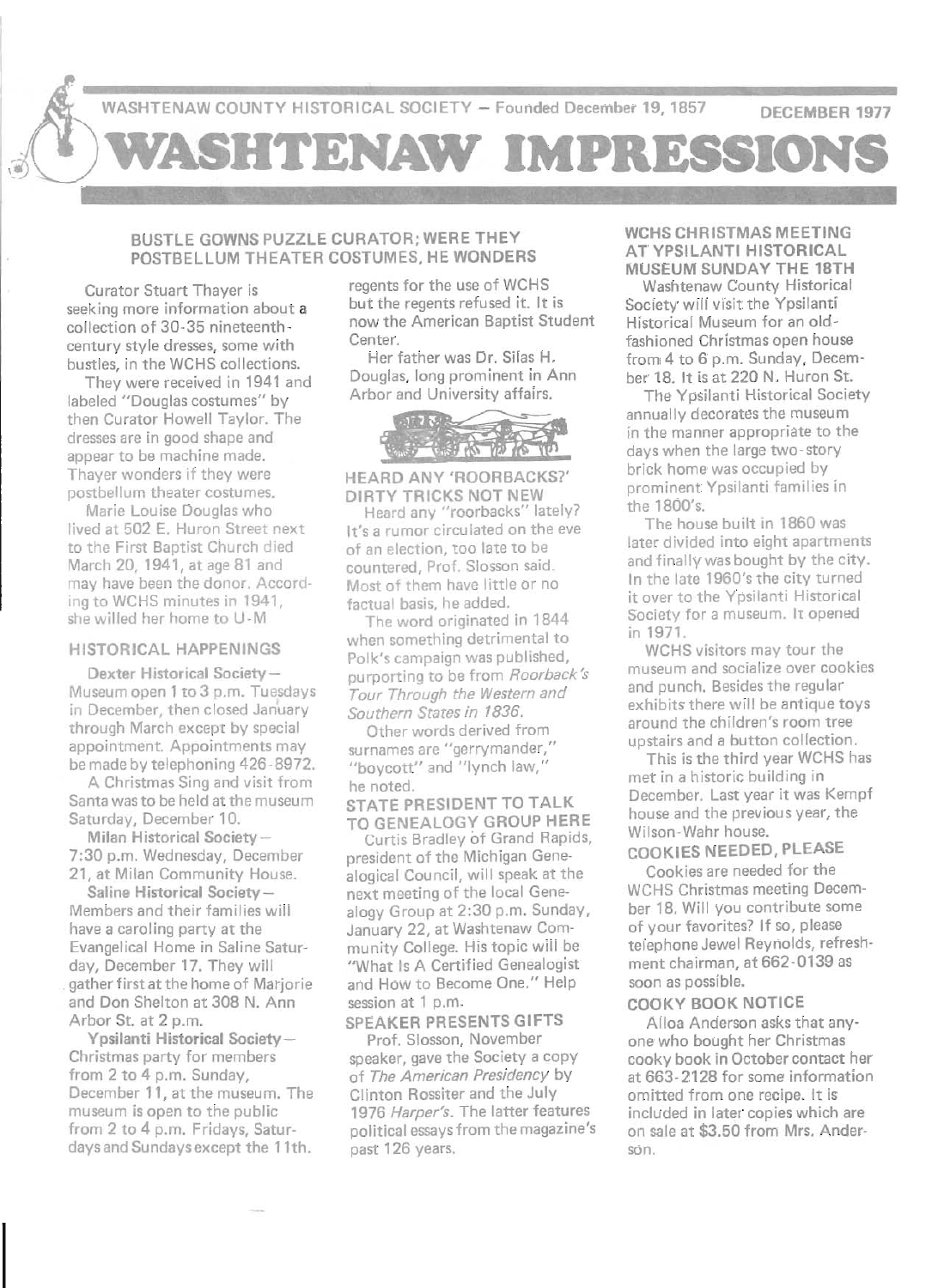# **HOW TO BECOME PRESIDENT**

#### **By** Preston W. Siosson U-M Professor-Emeritus of History

In the old days when kings really ruled there used to be a daydream "If I were king . . ." Today the few remaining kings and queens are merely figureheads. Theodore Roosevelt called a constitutional monarch "A sort of perpetual vice- president plus leader of the social '400'."

The world today is governed either by dictators or constitutional prime ministers and presidents. If you want to become a dictator read Machiavelli. If you want to become president of the United States listen to me.

So far as constitutional requirements go, you have to be a native born American citizen, at least 35 years of age, and not have been already chosen twice. But there is another qualification harder to meet. You have to get elected. In practical politics that means that you must first be nominated by one of the two leading parties. For this you have to have or seem to have, certain qualifications that the American people usually expect.

Following President Wilson's example, I shall list "14 points": (1) sex, (2) race, (3) national ancestry, (4) religion, (5) age, (6) place of residence, (7) previous occupation, (8) experience in public office, (9) social and economic status, (10) family relationships, (11) character, (12) ability, (13) temperament, (14) political attitude and opinions.

First as to sex. Though foreign observers have called the American people the most feminist of all the nations, and though there is no legal restriction on a woman holding any elective office, we have not only yet to have a woman president but there is no likelihood of one very soon. In this respect we lag behind India, with Indira Gandhi, Israel, with Golda Meir, and perhaps England where Margaret Thatcher leads the Conservative party and thus is in



line for the next premiership, if her party wins. My guess is that one of the major parties will nominate a woman for vicepresident sometime in the near future, and the ice will be broken.

Race is still a barrier. Negroes have made it to the cabinet, Supreme Court, both houses of Congress, and the mayoralty of many large cities. But the major parties still seem leery of nominating any for president or vicepresident. The story goes that in 1904 when the Democrats nominated for vice-president the octogenerian Davis, it cost them one southern vote: "1 have always been a Democrat," he said, "but I will never vote for a man who is even one- eighth Negro."

Irving Wallace's excellent political novel *The Man,* tells how chance might bring it about. The president, vice- president and speaker of the house die in rapid succession, and next in line is the president pro-tem of the Senate, who happens to be Negro.

About other races, one is less sure. Curtis, Hoover's vicepresident, was one-quarter Indian. No Asiatic seems probable in the near future, but someday that question may well arise.

Except where race is involved, national origin is no longer much of a criterion. Though a majority of our presidents have ancestors from Great Britain, when in 1968 the Republicans nominated a Greek for vice -president and the Democrats a Pole, nobody seemed alarmed. I believe a president of Jewish ancestry is possible; it is true that Goldwater was defeated, but his Jewish background does not seem to have been a factor.

Asto religion, all our presidents, except the Deist Jefferson and the Catholic, Kennedy, were counted as Protestants, although not all were actually church members.

Many denominations were represented. The important fact is that all our presidents were polite to the churches and broadly tolerant in their attitude to other faiths. We have had no anti-clerical presidents, and such politicians as Tom Paine and Bob Ingersoll found their anti-religious prejudices a distinct political handicap: As the shrewd French political scientist De Tocqueville said about 150 years ago, "When a candidate attacks one denomination, people of that very sect may vote for him; if he attacks them all everyone abandons him." This is in marked contrast with Latin Europe and Latin America, where anti-clericals have sometimes risen to power.

The constitution sets a lower limit of 35 for the president, but no upper limit. Yet the youngest man ever to become president was Theodore Roosevelt, at 42. The you ngest *elected* president was Kennedy at 43, and the oldest elected was "Tippecanoe" Harrison at 68, and he died within a few weeks of taking office. Eisenhower at 70 was the oldest still in office. This is in marked contrast with England. The younger Pitt was Prime Minister at 24 (though people jested good -naturedly at "a kingdom trusted to a schoolboy's care") and Gladstone (nicknamed the GOM for Grand Old Man) reluctantly resigned his fourth ministry at 84, only because sight and hearing were failing him. Thus the British age range for supreme power is more than twice our own. On the continent, too, elected statesmen have wielded power in their 20's and their 80's.

Bryan was only 36 when first nominated in 1896, and his youth was a target for critics. I recall a Republican cartoon showing McKinley in 1861 as a uniformed volunteer in the Union Army and Bryan as a baby in a crib. The legend beneath ran: "In 1861 McKinley was defending the nation's honor, and he is doing it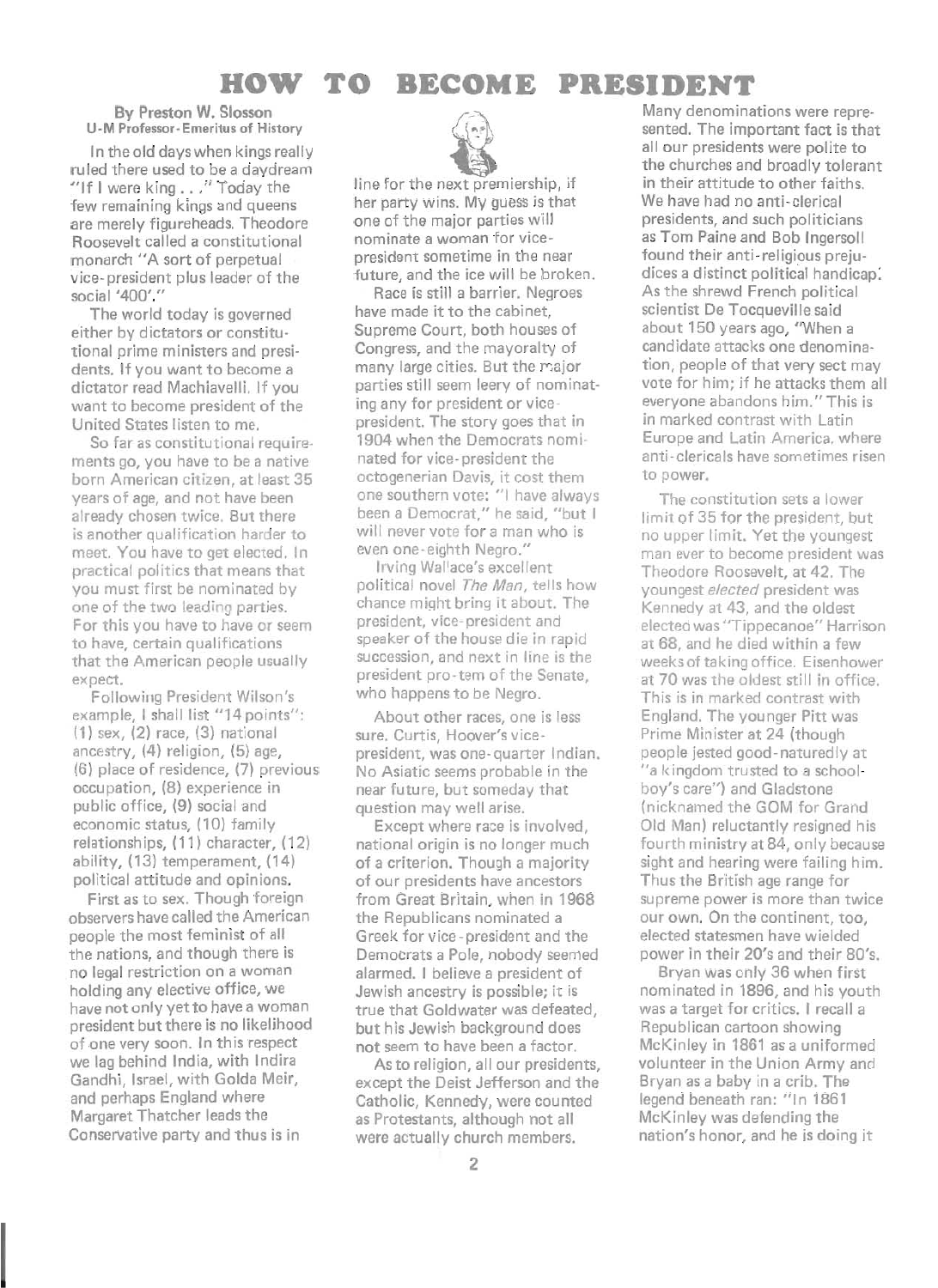yet; in 1861 8ryan was shaking a rattle, and he is doing it yet!"

Residence is very important. It is not by accident that most presidential nominees come from large. doubtful states like Ohio and New York. Our electoral college system, with the entire weight of the state cast for one candidate, even if he wins by the closest margin, may make the winning of one large state crucial. I think the strongest case for abolition of the electoral college is not that it falsifies the results, but that it limits the range of nominations.

In 1928 there were two Democrats, equally able and popular, and prominent, but suffering from what was then the handicap of being Roman Catholics-Governor Alfred Smith of New York and Senator Walsh of Montana. But Montana had only four electoral votes; New York, 36. It is easy to guess which was nominated.

The state of birth matters much less than the state of residence. Few people have thought of Lincoln, Wilson and Eisenhower as southerners, yet Lincoln was born in Kentucky, Wilson in Virginia and Eisenhower in Texas.

Most American presidents were trained as lawyers, and many as soldiers. Not only professional soldiers-Washington, Jackson, the elder Harrison, Taylor, Grant, and Eisenhower-but civilians who served with credit in various wars- Hayes, Garfield, the younger Harrison, McKinley, Roosevelt of San Juan Hill-were helped by military fame. Several other military heroes were nominated though not elected-Scott, Fremont. McClellan and Hancock.

But other occupations are slightly represented or not at all. No inventor, no scientist, no artist, no physician, no minister of the gospel, appears. Strangely enough for a capitalist country, no multimillionaire or great industrialist or wealthy merchant; Hoover, mining engineer and promoter, comes nearest to what one would expect. Though some few taught school in early youth, Wilson is the only

professional educator. Though several wrote books, there is no professional author, in the sense in which the word may be used of Prime Minister Disraeli of England. Though journalism is closely related to politics, it has furnished only three nominees-Greeley, Cox and Harding-and only Harding was elected.

Except for a few nominated entirely on their military record, presidents have had some previous experience in public office, though often very little. In the days of "King Caucus," cabinet members and former vice- presidents were most favored; since the convention system came in, governors have been most frequent choices, though many have been Senators and a few, like McKinley, came from the House of Representatives.

Social class counts less here than in any other country. When Life some years ago printed pictures of presidential birthplaces, four or five were log cabins, and nearly all the rest modest frame houses. "Tippecanoe" Harrison found his



comfortable mansion represented in the campaign as a "log cabin," not only by his opponents but also by his supporters.

In startling contrast with what might have been expected, there is no correlation between a president's economic or social class and his political opinions. Some who came up from relative poverty, like Coolidge, Hoover and Nixon were conservative; others born to affluence, like the two Roosevelts and Kennedy, were liberal.

Family relations are important. We had only one bachelor president, Buchanan, though Cleveland was married after he entered the White House. Most have had children, though Washington was father only of his country. Obviously it is an advantage to any politician, running for any office, to have an attractive wife and photogenic Children.

On the whole, the American voter is a better judge of character than of ability or policy. All our presidents have been patriotic in intention. None have been as stupid as some hereditary monarchs, and none as harsh and tyrannical as are nearly all dictators.

I know as a historian that all presidents and candidates have been accused in their time of breaking all the commandments, but in politics the most frequently broken commandment is the ninth, against bearing false witness. Nine-tenths of the rumors and "roorbacks" circulated by word of mouth against any candidate have little or no factual basis. At worst, some presidents have been moral weaklings who appointed crooks and grafters to office, though so far as I know none shared in the loot themselves. If I could have but one wish for a president it would be that he would have the discernment to appoint able and honest subordinates, for no man in so vast a country can do everything himself.

As to ability, that is, of course, a matter of opinion. My own is that the American presidents rank about even with the British Prime Ministers during the same period; half a dozen political geniuses, many of good capacity, and a few mediocrities.

Temperament is important. Psychologists divide the human race into extroverts (genial, sociable people) and introverts (self-conscious and shy). By all means, in politics, be an extrovert. Most American presidents have been. There are a few exceptionsthe two Adamses, Benjamin Harrison, Nixon, Coolidge, and perhaps Wilson. But the first three could never get a second term. Nixon and Wilson did, but not so much on personal grounds. That is, they did not have such a purely personal following, as did the very extrovert politicians Jackson, Clay, Blaine, Bryan and the two Roosevelts.

Moreover, Wilson is a special